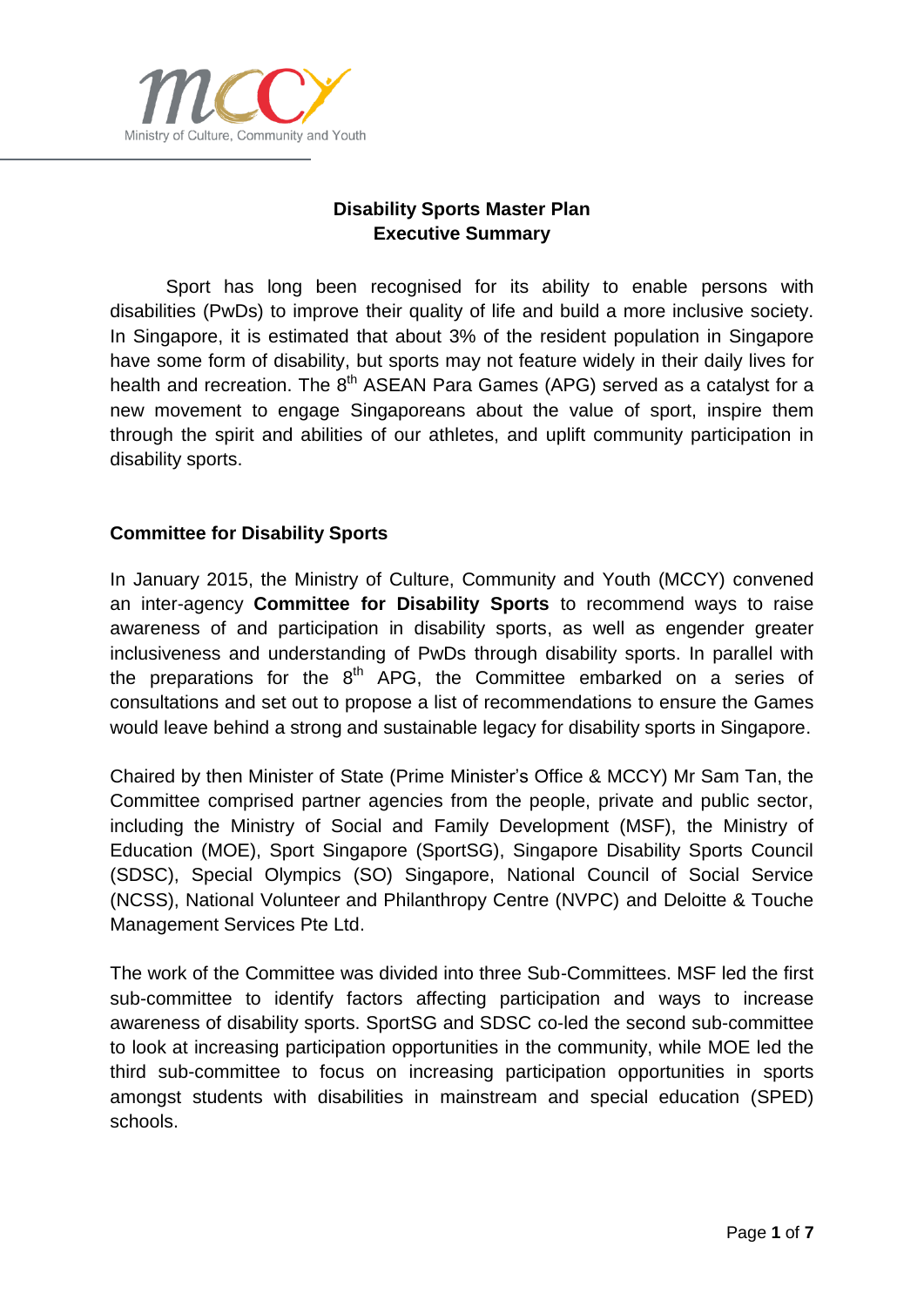

## **Public Consultation**

The Committee consulted more than 500 PwDs and their caregivers to understand the barriers to sports participation for PwDs in Singapore, as well as to find out from the VWOs the challenges in promoting disability sports to the different disability clusters.

In addition, the Committee also consulted SDSC, SO Singapore and the Deaf Sports Association – the three main national disability sports associations providing sports programmes for PwDs – to identify ways to improve current provisions in the disability sports ecosystem to enable more PwDs to take up sports. A series of Focus Group Discussions (FGDs) with students with disabilities in mainstream schools, as well as a survey with SPED school teachers and students, were conducted to gather information on the level of participation in physical education (PE) and sports by students with disabilities, as well as to find out if more can be done to encourage these students to take up sports in schools.

### **Current Challenges & Opportunities**

In 2015, only about one-third of PwDs in Singapore participated in sports on a regular basis (at least once a week).<sup>1</sup> Some PwDs need modified PE and sports programmes in schools to be able to participate. However, inclusive or adapted  $PE<sup>2</sup>$ and disability sports programmes remain a relatively new area in most schools.

Most VWOs providing disability services to PwDs focus on therapy, education and employment training for their beneficiaries. VWOs also rely heavily on their own fundraising efforts and volunteers (both individuals and corporates) to support ad-hoc sports programmes for their beneficiaries. Although there are disability sports associations that offer sports programmes for PwDs, knowledge and expertise in tailoring sports activities for PwDs and organising inclusive sports programmes is still not widespread within the local sporting fraternity.

Through the consultation process, the Committee identified nine key barriers to sports participation amongst PwDs in Singapore. Four of them, namely knowledge gap, health and safety concerns, feelings about sport and dependency are intrinsic

 $\overline{a}$ 

 $<sup>1</sup>$  Data from Sports Index 2015.</sup>

 $2$  Inclusive PE is aimed at mainstream schools, where PE teachers adjust teaching approaches and customise learning activities where necessary to help students with special needs benefit from PE lessons. Adapted PE is aimed at SPED schools where the PE programme is modified to meet the gross motor needs of SPED students, as these students with moderate to severe special needs require more intensive support from specialised staff.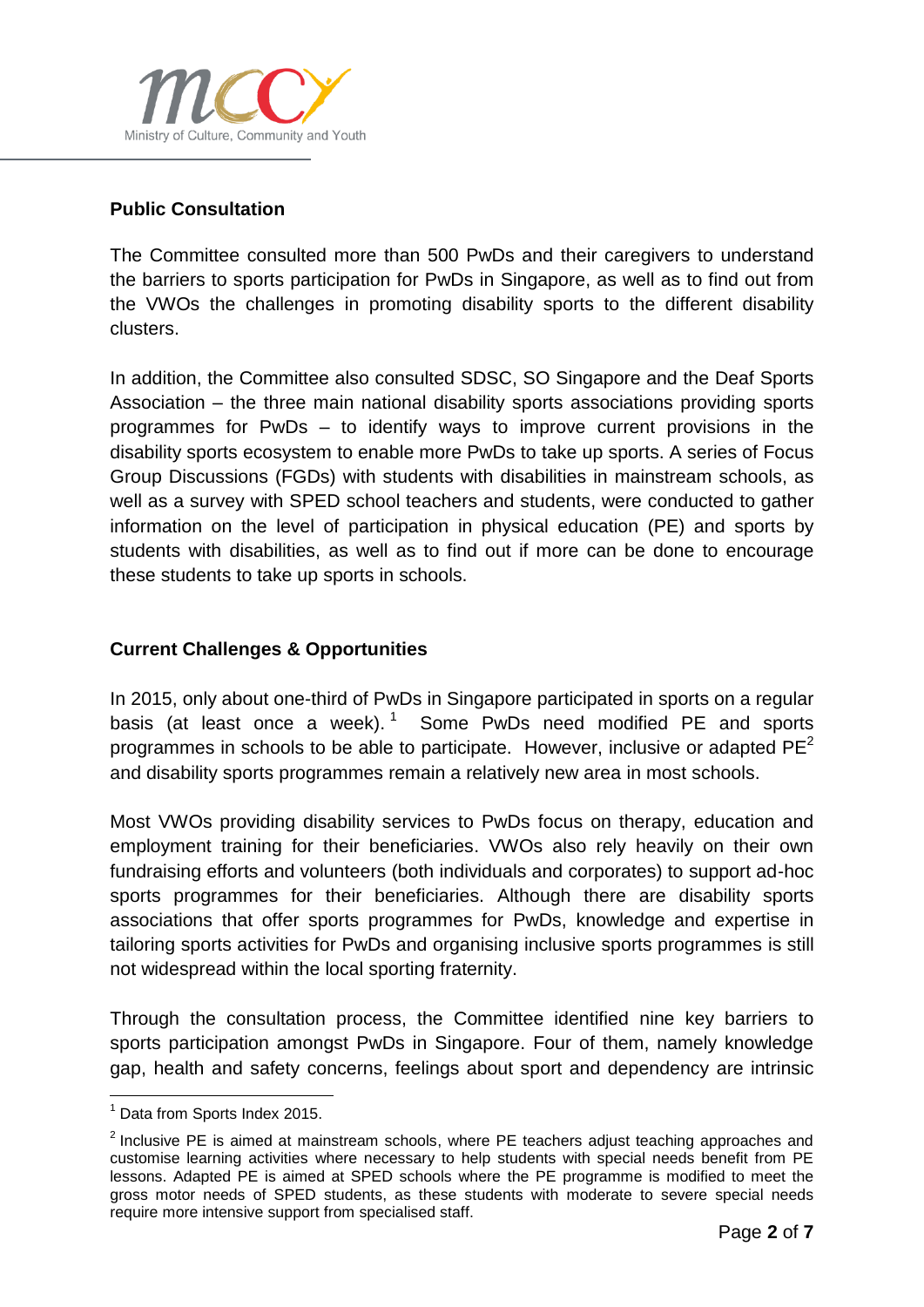

barriers that relate to the individual. Five are environmental barriers relating to factors beyond the control of the individual – social attitudes, accessibility of public sports facilities, lack of transportation, financial costs of participation and inadequate manpower and expertise within the sector to deliver sports programmes for PwDs.

The 8<sup>th</sup> APG not only generated greater public awareness about disability sports, it also demonstrated how sport can be a means to foster inclusive and accessible communities, which is a key thrust under the third national Enabling Masterplan.<sup>3</sup> We saw the ability in our region's best para athletes instead of their disabilities, and were inspired by their tenacity and fighting spirit. Singaporeans came out in full force to give their support, and many volunteers were motivated to go the extra mile. The APG also provided many valuable lessons on the improvements that can be made to the disability sports ecosystem. One key aspect is the need to broaden the participation base.

#### **Recommendations**

The Committee for Disability Sports has since completed its review and developed 18 recommendations under 3 broad outcomes:

### *(A) Expand Access & Opportunities for Participation*

To reduce the infrastructural and transport barriers to sports participation by PwDs and provide a range of sporting opportunities for PwDs to sustain participation in sports across the life stages, the Committee proposes to:

- 1. Pilot the set-up of Centres of Expertise for disability sports. At least one existing sports centre within each residential zone should be retrofitted to provide PwDs with enhanced accessibility to sports facilities and other amenities. Besides infrastructural enhancements, the Centres should also offer disability sports programming as well as training to centre staff to complement the 'hardware' provisions with 'software' capabilities.
- 2. Set up inclusive gyms. Adaptive sports and fitness equipment that can be used by persons of all abilities should be installed within gym facilities to allow PwDs to develop their fine and gross motor skills as well as improve their overall physical fitness as a step towards participating fully in sports.

 $\overline{a}$  $3$  The Enabling Masterplan is the 5-year roadmap that guides the development of policies, programmes, services and other support for PwDs. The first two Masterplans were from 2007-2011 and 2012-2016.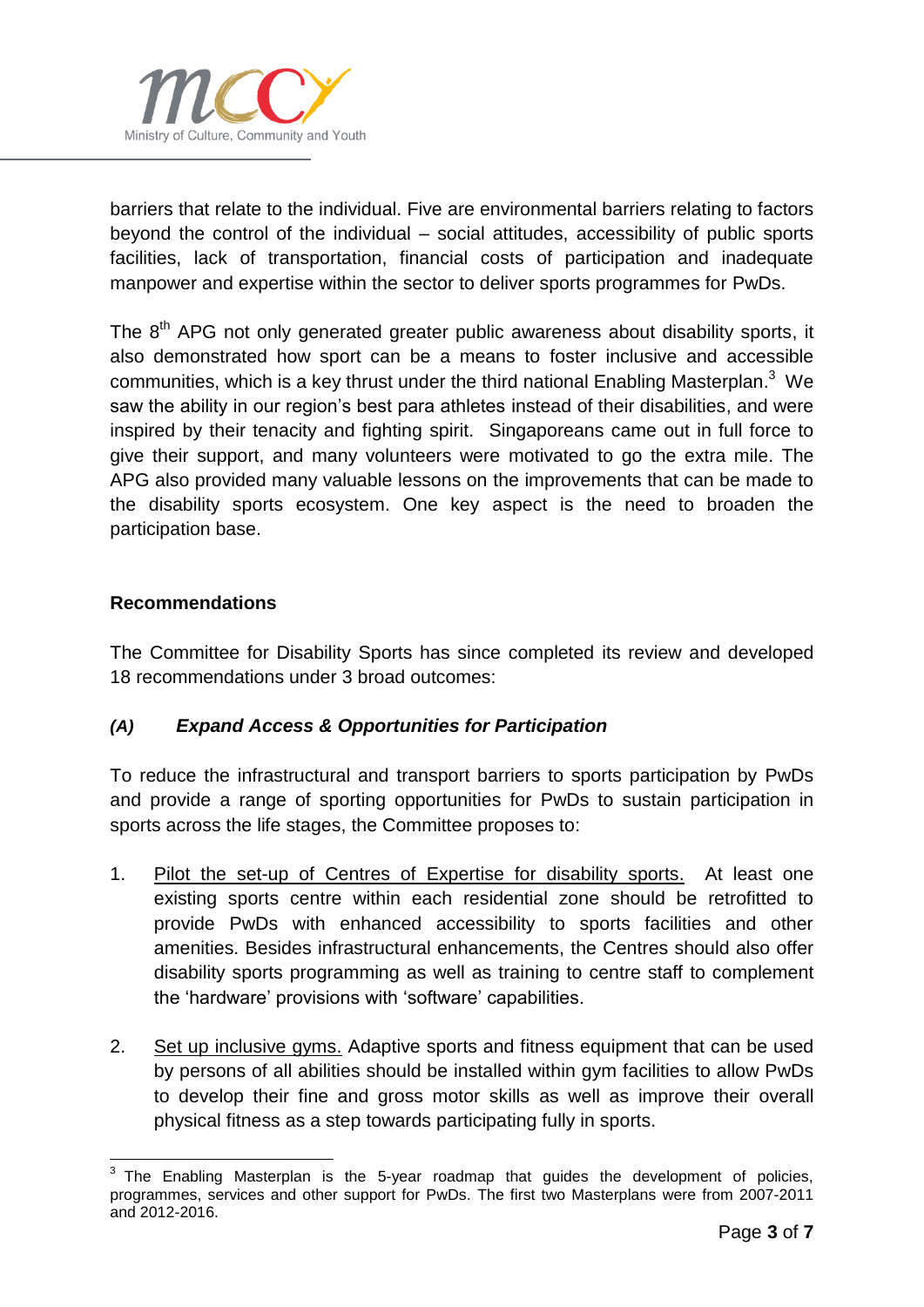

- 3. Expand range of sports programmes for PwDs. There should be appropriate programmes across the participation pathway in our schools and the community. These programmes, including those offered at the Centres of Expertise, would nurture and develop individuals to pursue sports at different levels. Sports with lower barriers to entry and suitable across a range of different disability clusters should be prioritised when developing these programmes.
- 4. Offer more competition opportunities for PwDs. There should be more sports competitions or leagues at the school, community and national levels for PwDs to participate in, including opportunities for unified sports where feasible. For example, the National School Games and Singapore National Games could support the participation of students and adults with disabilities where feasible. In the longer term, sport-specific regional competitions could also provide a platform for local athletes to compete with their regional counterparts.
- 5. Provide targeted support to identified schools. Given the diverse profile of students with disabilities in mainstream schools, targeted support from MOE, SportSG and SDSC could be provided to identified schools to: (i) facilitate the conduct of sports CCAs where practicable, (ii) strengthen inter-school collaborations (for instance through satellite partnerships<sup>4</sup> between mainstream and SPED schools), and (iii) develop sports enrichment and learn-to-play programmes.
- 6. Tap on MSF's dedicated transport service. The existing fleet of specialised vehicles under MSF's dedicated transport service should be tapped to cater to the transport needs of National Sports Associations (NSAs), VWOs and other grassroots organisations when organising sporting events or participating in sports programmes organised or endorsed by SportSG and MOE.

### *(B) Develop Organisational & Professional Capabilities*

To improve the processes and synergies between different players in the ecosystem and grow the pool of sports professionals and educators with the necessary expertise in disability sport, the Committee proposes to:

 $\overline{a}$ <sup>4</sup> Satellite partnerships between SPED schools and mainstream schools have been established since 2008. The focus of these partnerships is to provide opportunities for purposeful and appropriate social integration between mainstream and SPED students. Currently, 12 SPED schools have established satellite partnerships with 17 mainstream schools.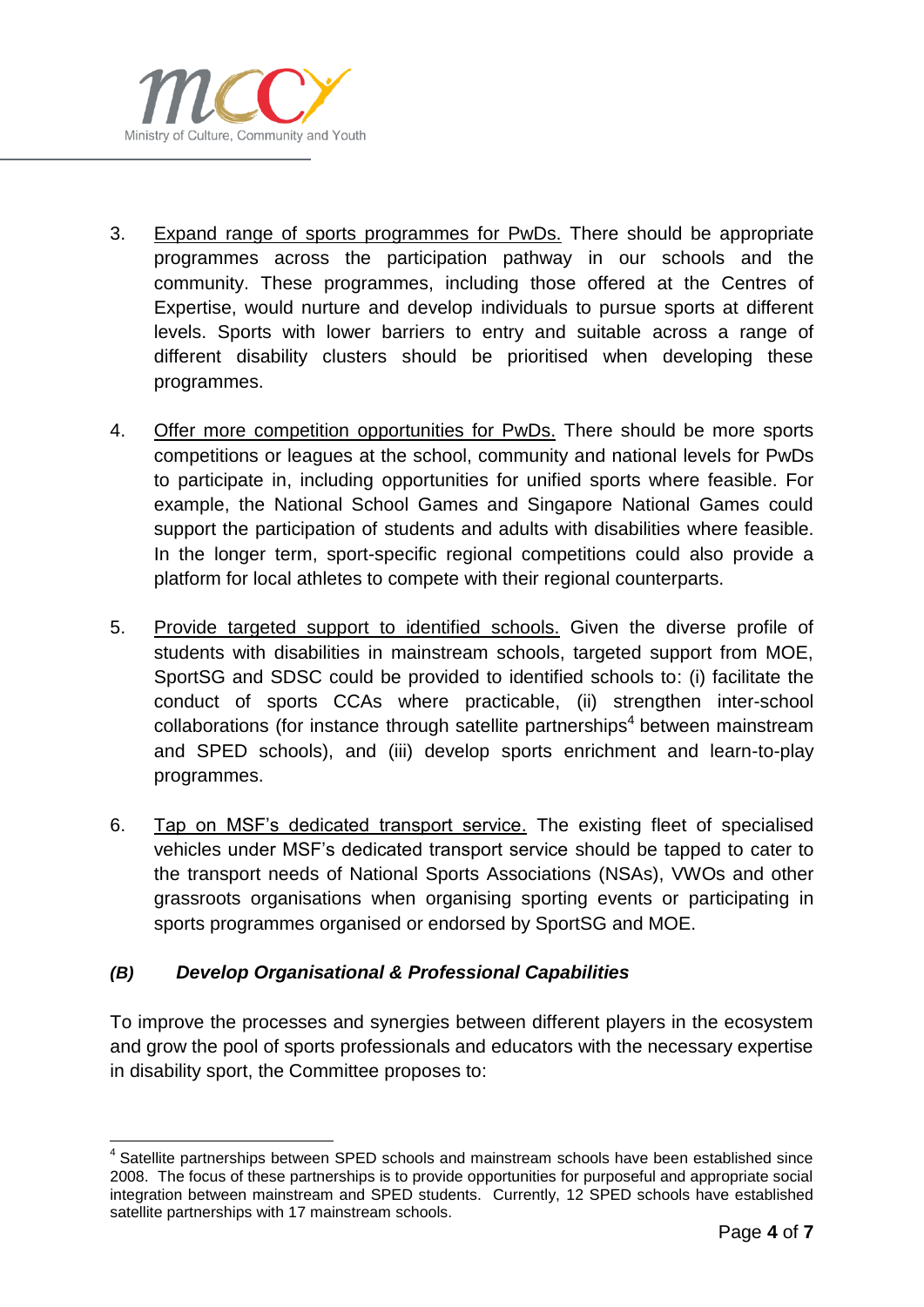

- 7. Build a core of expertise with SportSG acting as the overall planning agency. SportSG should provide strategic planning assistance to co-drive the agenda for disability sports with key stakeholders such as the NSAs and disability sports associations. This will help stakeholders to identify areas of synergy, facilitate cross-organisation collaborations and provide a platform for the collective review of the effectiveness of disability sport programmes.
- 8. Partner healthcare institutions and disability-related organisations. SportSG should work with hospitals, rehabilitation centres, as well as prosthetics and orthotic clinics to promote sports as a form of rehabilitation for PwDs. Partnerships between sports associations, VWOs and other disability groups or movements can be strengthened, while mass events organised by disability groups or movements can be leveraged to promote disability sports.
- 9. Develop professional coaching and technical expertise in disability sports. Specific modules on disability sports and other coach education programmes should be introduced to help existing coaches in the industry adapt their programmes to suit the needs of PwDs. A "coaching buddy" programme could also be launched to help parents and caregivers understand the benefits of sport and organise safe and simple sporting activities for their children.
- 10. Enhance professional development in inclusive PE. To cater to students with disabilities across mainstream schools, PE teachers should be equipped with knowledge and skills to plan and deliver inclusive PE lessons, so that all students can be equipped with the fundamental motor skills and acquire basic competencies to lead active lifestyles. Professional development activities could comprise inclusive PE workshops.
- 11. Develop customised workshops on Adapted PE. Adapted PE is aimed at students in SPED schools. These students have moderate to severe special needs and require more intensive support from specialised staff to access learning. Adapted PE is a modified PE programme designed to meet the SPED students' gross motor needs. MOE will build the capacity of SPED teachers in conducting Adapted PE through customised training workshops to help teachers design quality PE lessons to cater to students with diverse disabilities.
- 12. Set up professional networks amongst SPED teachers to facilitate sharing of good practices in Adapted PE and Sports. These platforms enhance the professionalism of teachers and build a culture of professional learning, sharing and collaboration among SPED schools, which in turn would enable the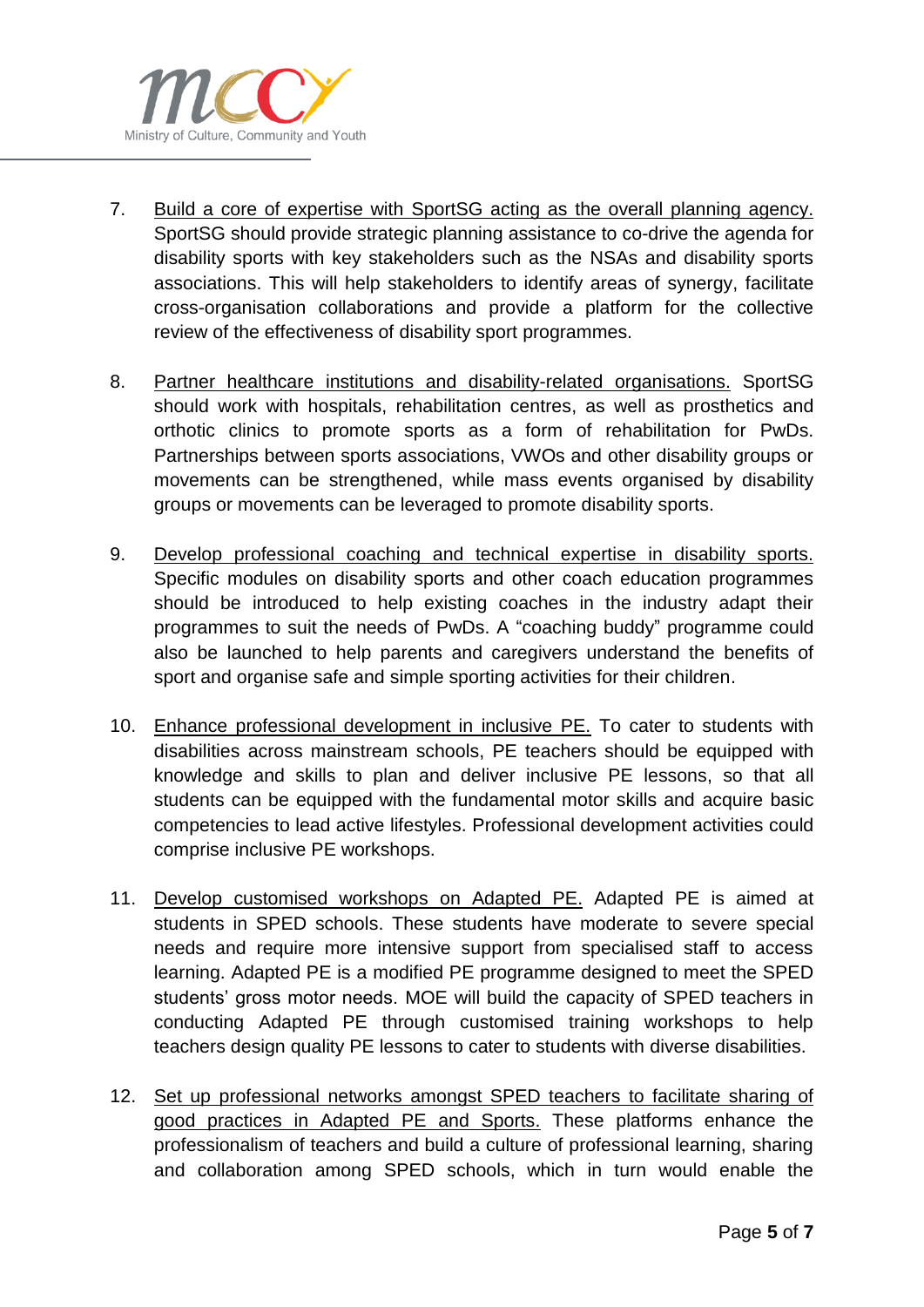

development of customised PE and sports lessons and the cultivation of interest in sports and healthy living among students.

13. Enhance research on sports participation by PwDs. SportSG should work with relevant stakeholders and experts to better understand what drives participation in sports by PwDs, the effectiveness of its programmes, and how they can be improved.

### *(C) Build Awareness & Strengthen Affinity*

To increase public mindshare on the benefits of disability sports, raise awareness of the opportunities for participation, and build a stronger support network for Team Singapore athletes, the Committee proposes to:

- 14. Develop a repository of information and resource toolkits on disability sports. The current ActiveSG portal can be expanded to provide one-stop access to information on the sports facilities and programmes available to PwDs. In the longer term, an interactive web resource could be developed to help family members, caregivers, teachers and companies to learn how to provide suitable sport and active recreation programmes.
- 15. Organise awareness and outreach events in partnership with agencies to promote inclusiveness through sport. Sports carnivals, community roadshows and inclusive sports days held in conjunction with disability-related VWOs, hospital rehabilitation centres, schools and other partners can help to expose PwDs to disability sports. Learning journeys to the Centres of Expertise and other disability sports training venues can be organised to introduce students with disabilities to the opportunities and support ecosystem outside of the school setting, for them to sustain sports participation through to adulthood. School engagement sessions in the form of assembly talks and roadshows by Team Singapore athletes can also serve to inspire students and help them understand how sport has changed the lives of our athletes.
- 16. Recognise the achievements and contributions of the disability sports fraternity. There should also be platforms at both the school and national levels to actively recognise the contributions of developmental athletes, their coaches, and even volunteers or sponsors in the local disability sports scene.
- 17. Profile disability sports more prominently through mainstream and social media. Social media and public relations channels should also be actively used to sustain public education efforts on disability sports and profile the involvement